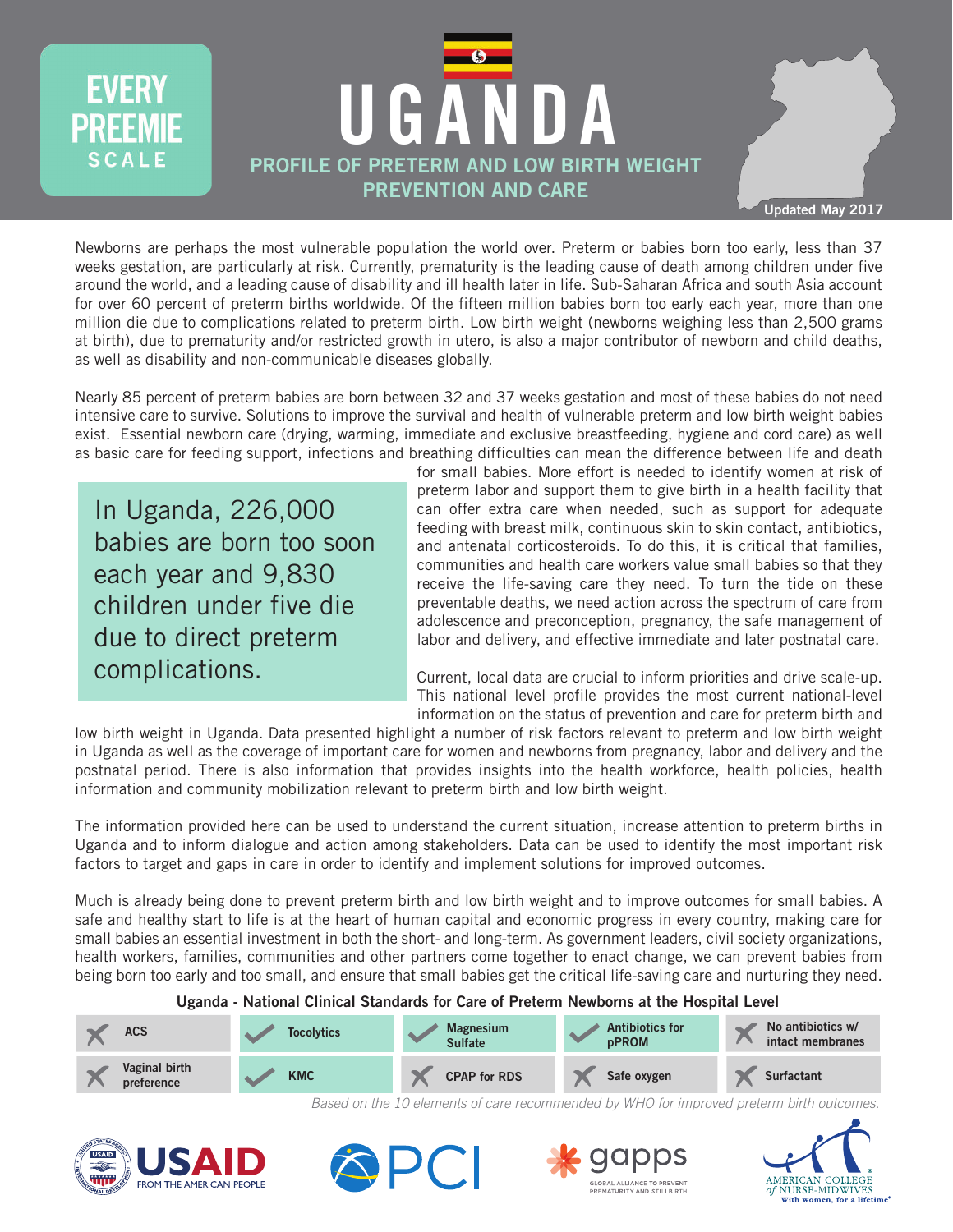**Policy for kangaroo care Nursing students receive formal**  K 0

**www.EveryPreemie.org**

**5%**

**Births attended by skilled attendant** 

**Births by caesarean section**

**HEALTH WORKFORCE**

**14.2**

**4/10**

**HEALTH POLICY**

**Number of physicians, nurses and midwives per 10,000 population Clinical standards for preterm care at hospital level**

**National plan for RMNCAH**

**RMNCAH plans include preterm component**





## **EVERY PREEMIE SCALE**





## **BIRTH & POSTNATAL CARE**



**74%**

**DEMOGRAPHICS**

# **RISK FACTORS FOR PRETERM**